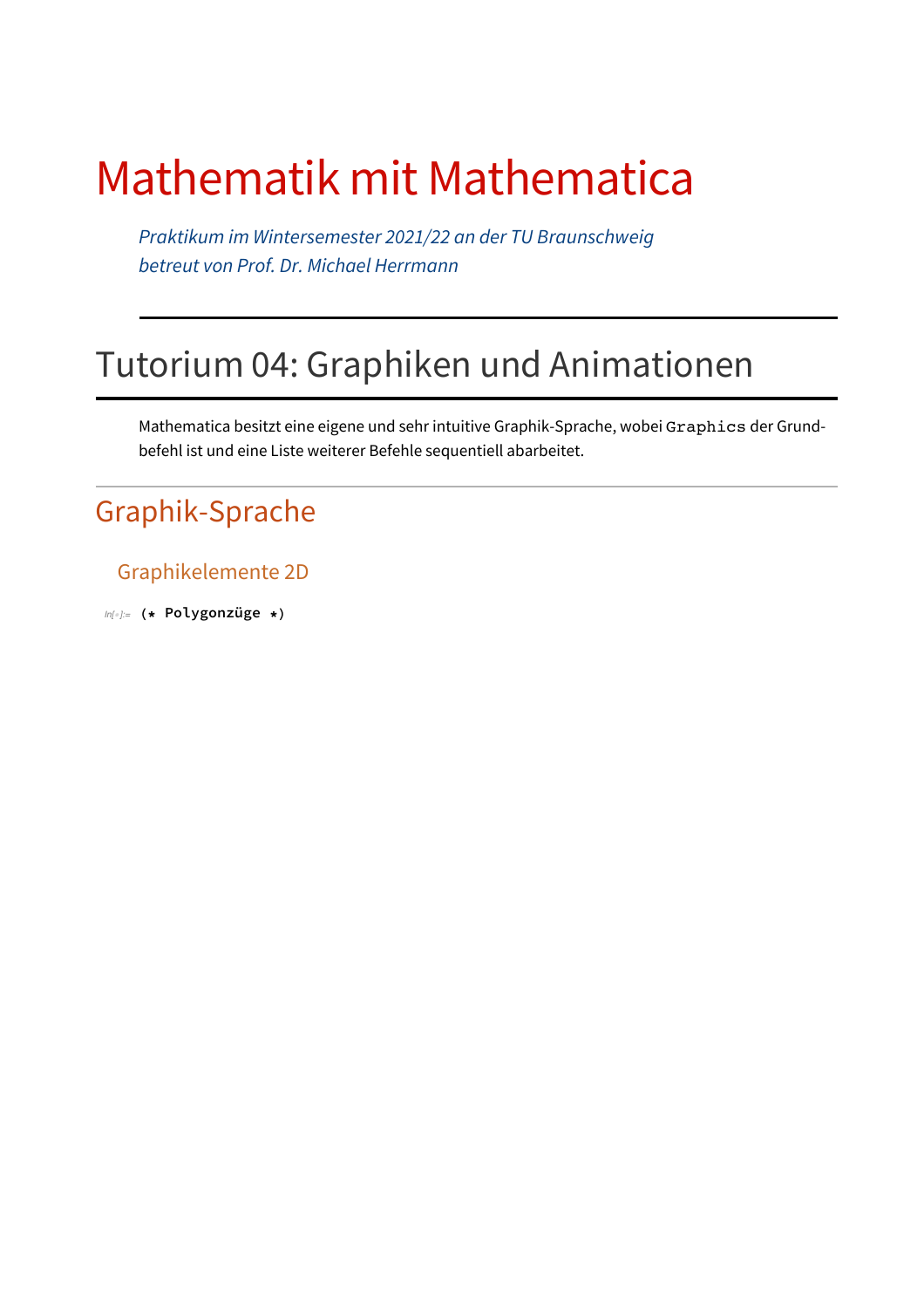```
In[!]:= p1 =
      Graphics[
       {
        RGBColor[1, 0.4, 0.3],
        Thickness[0.015],
        Line[{\{0, 0\}, \{1, 0\}, \{1, 1\}, \{1/2, 1/2\}}] (* Liste von 2D Punkten *)
       }
      ]
Out[!]=
```
*In[*!*]:=*

*In[*!*]:=* **(\* Polygonzüge mit Pfeilen \*)**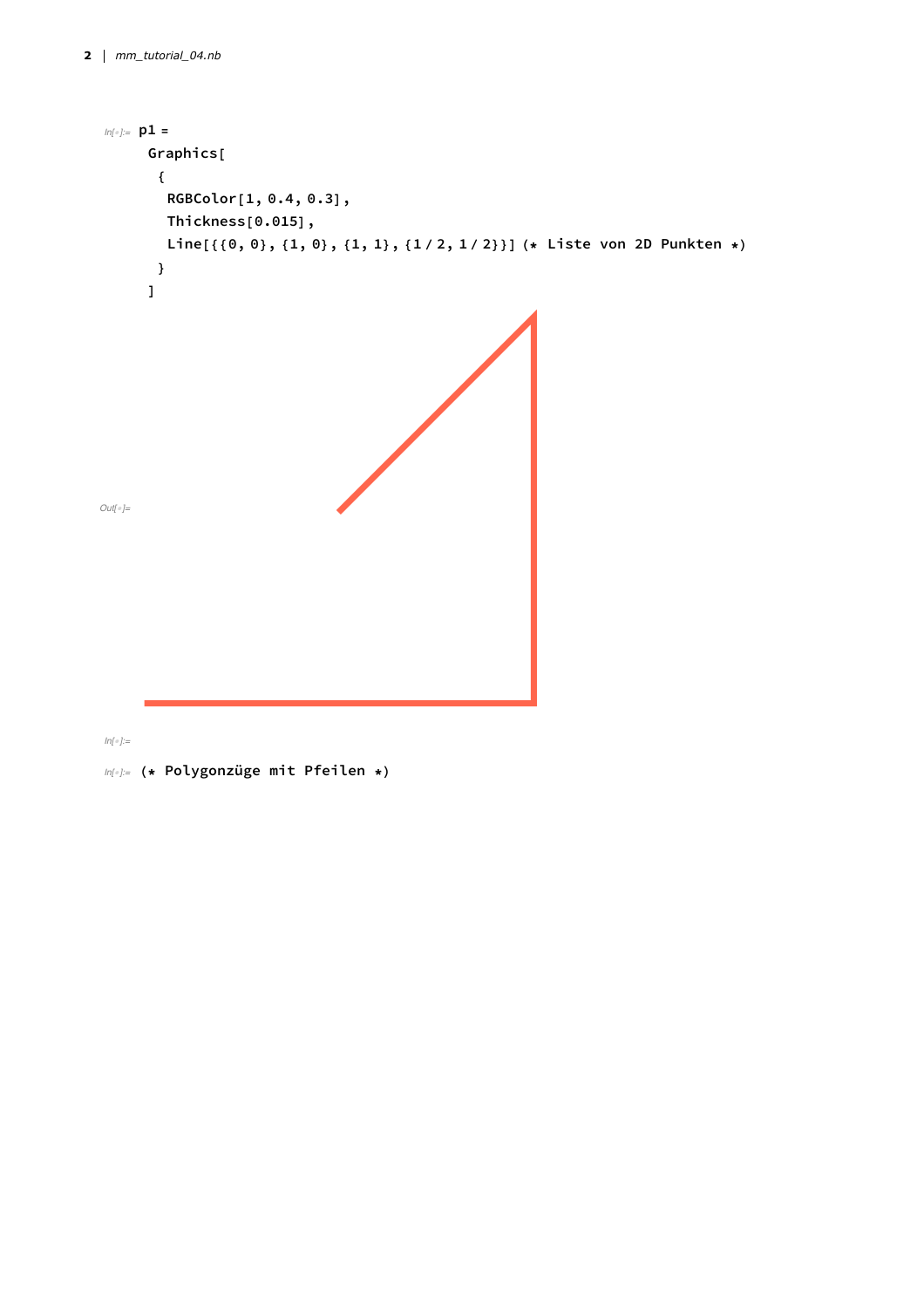```
In[!]:= p2 = Graphics[
       {
        Darker[Green],
        Thickness[0.02],
        Arrowheads[0.2],
        Arrow[{{0, 0}, {0, 1}, {1, 0}}] (* Liste von 2D Punkten *)
       }
      ]
Out[!]=
```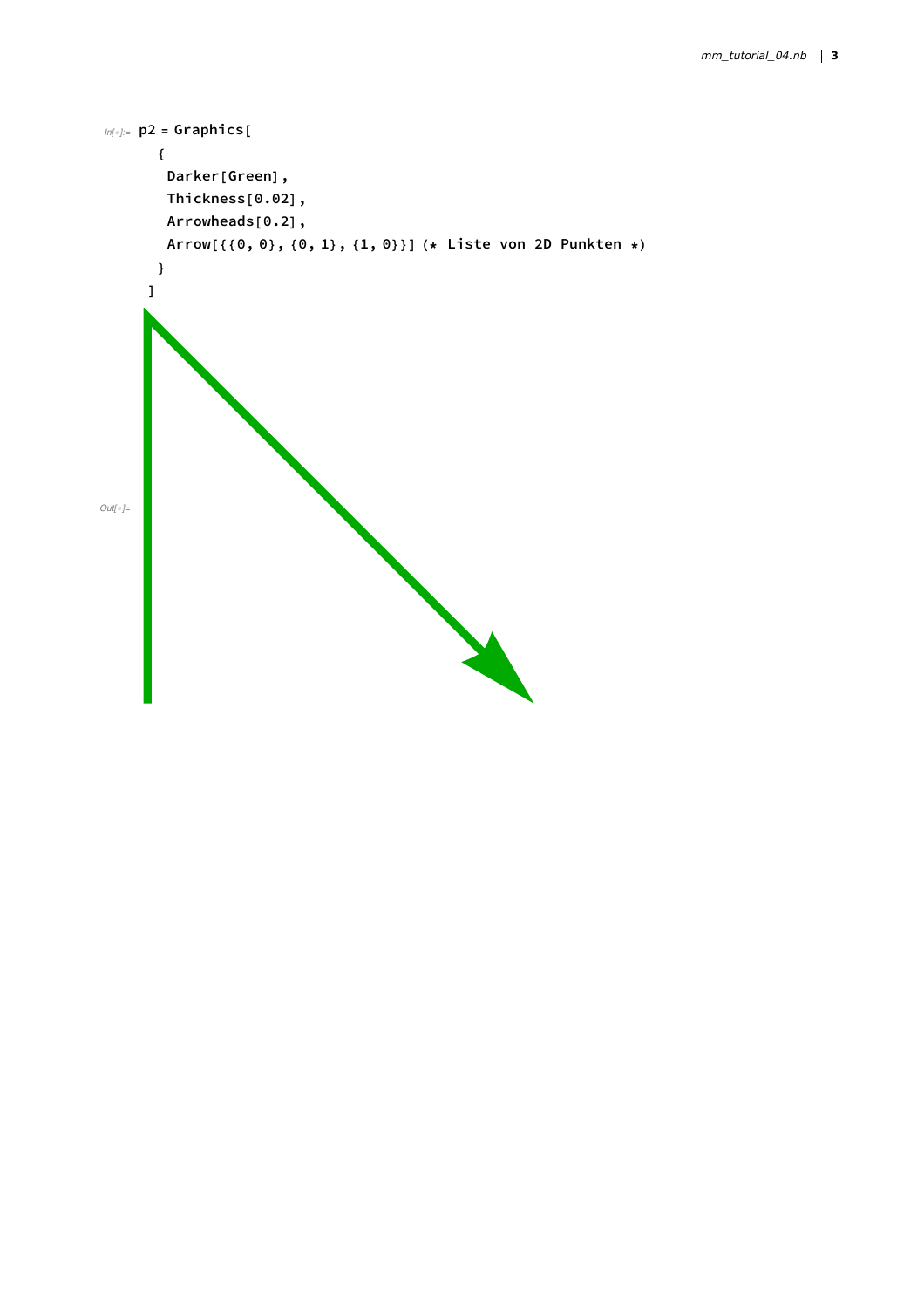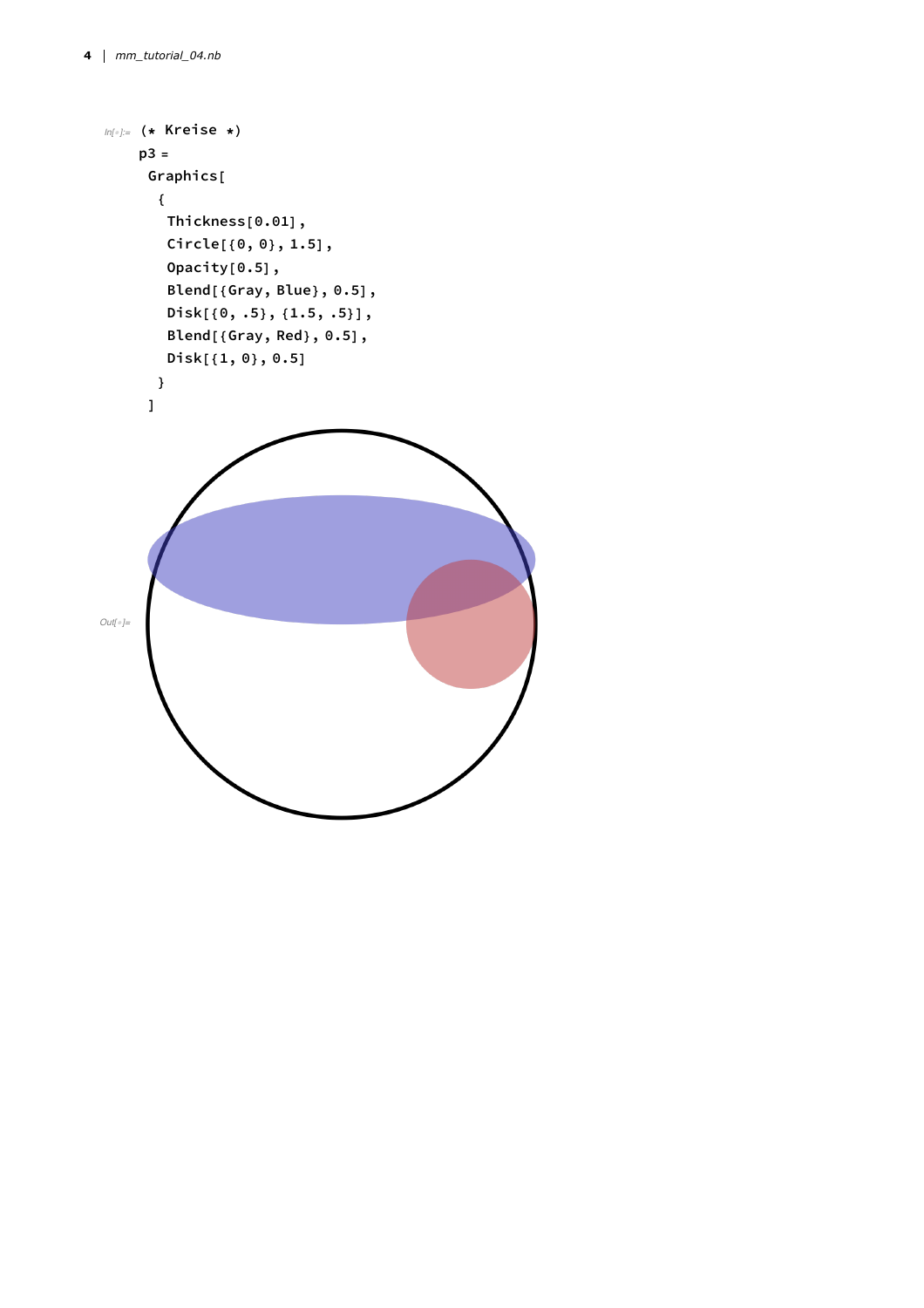```
In[!]:= (* Rechtecke *)
    p4 =
     Graphics[
      {
       Orange,
       Darker[Orange],
       Opacity[0.5],
       Rectangle[{-1, -1}, {1, 1}]
      }
     ]
```
*Out[*!*]=*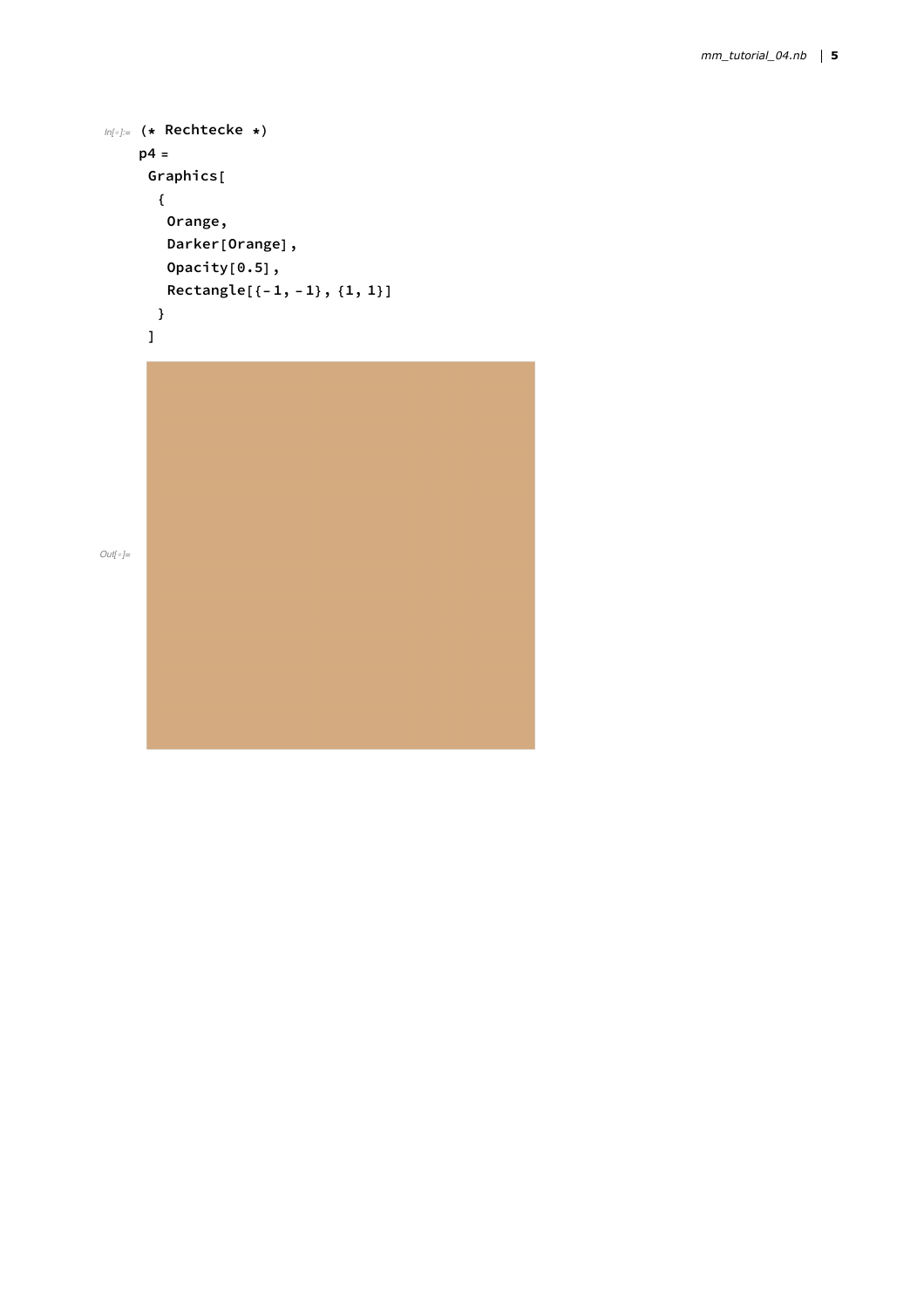```
In[!]:= (* etwas Text *)
    p5 =
     Graphics[
      {
       Text[
        Style[
          "Hallo Welt",
          FontColor → Darker[Magenta],
          FontFamily -> "American Typewriter",
          FontSize → 20
        ],
         {-1, -1}
       ]
      }
     ]
```
*Out[*!*]=* Hallo Welt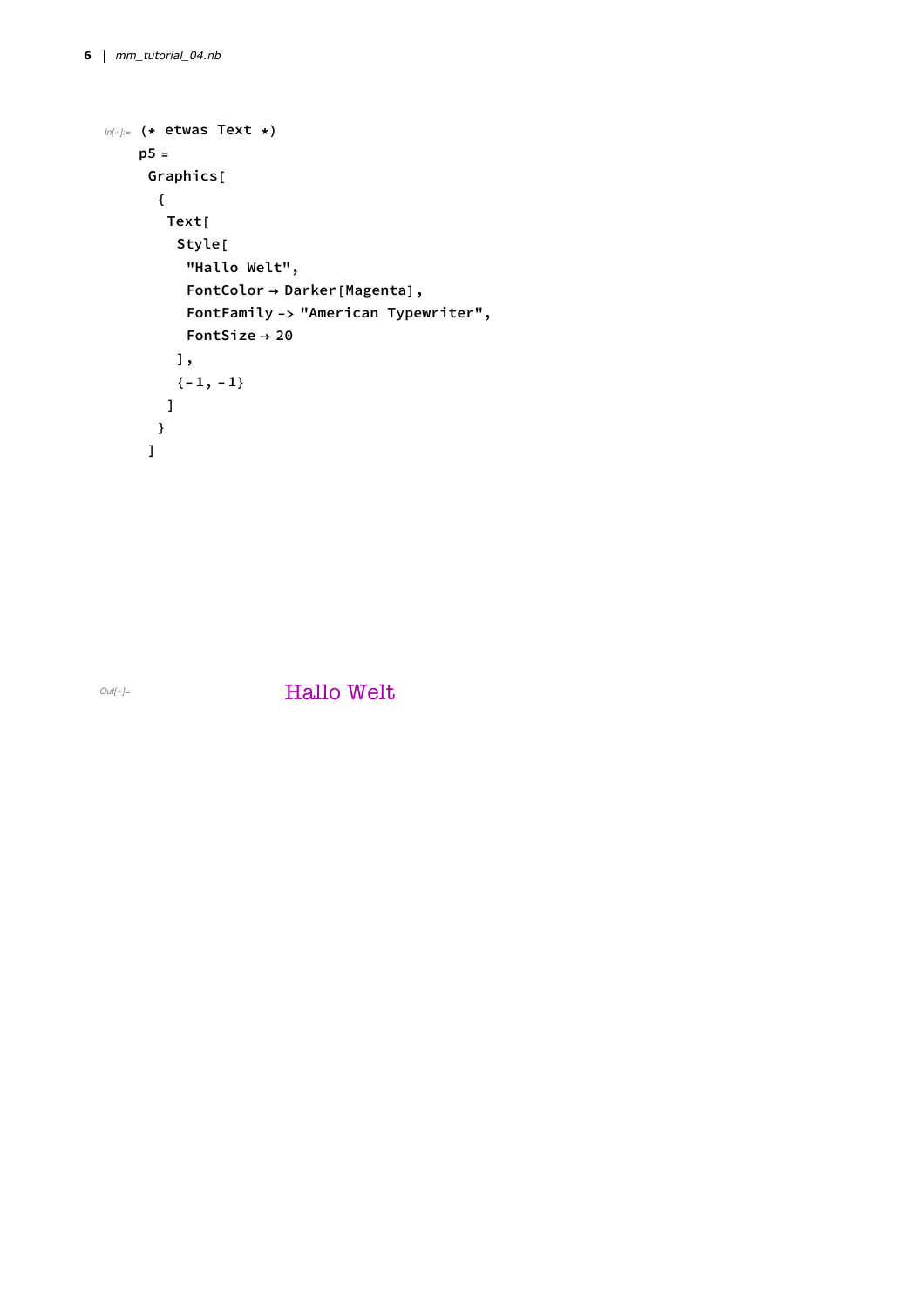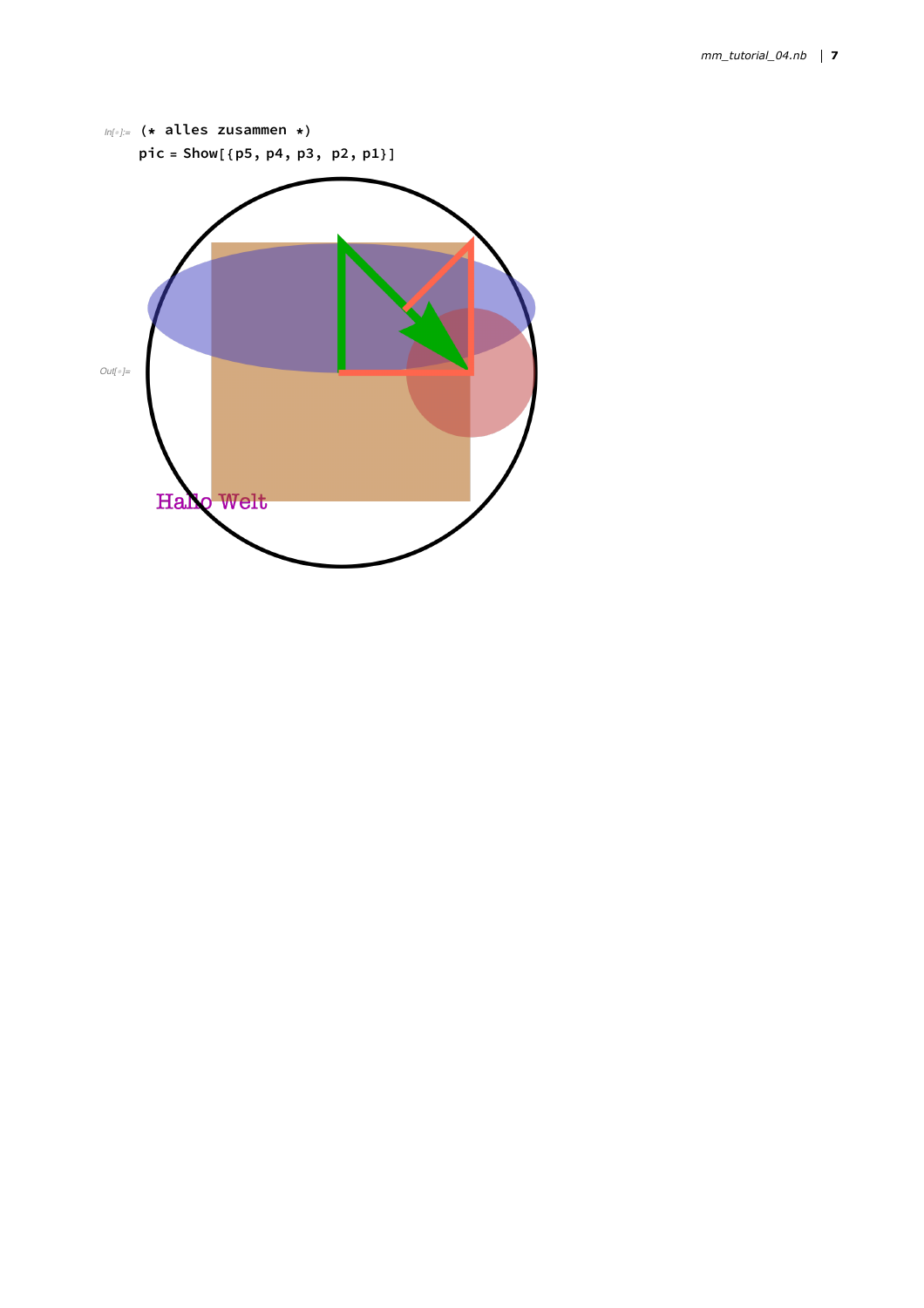```
In[!]:= (* geht auch in 3D *)
    Graphics3D[
      {
       RGBColor[0, 0.5, 0],
       Thickness[0.02],
       Arrowheads[0.2],
       Arrow[{{0, 0, 1}, {1, 0, 0}, {1, 1, 1}}],
       Red,
       Sphere[{0.5, .5, .5}, .3],
       Blue,
       Cylinder[{{0, 0, 0}, {1, 0, 0}}, 0.2]
      }
    ]
Out[!]=
```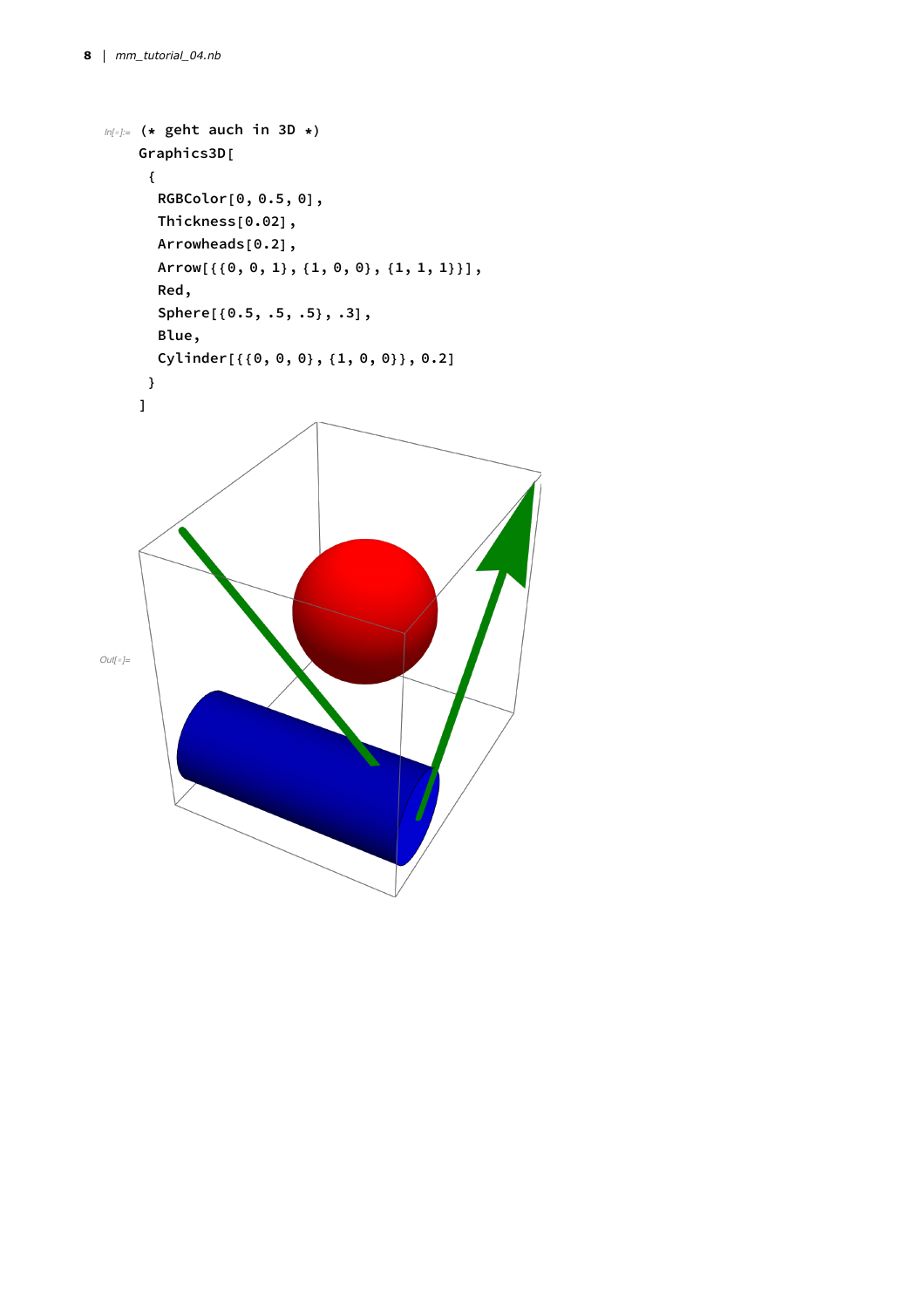```
In[!]:= (* gut für fraktale Gebiete, wobei vieles schon vorimplementiert ist *)
    Table[
     Graphics[
      {
       Thickness[0.01],
       Blend[{Black, Green}, 1 - n / 5],
       KochCurve[n]
      },
      ImageSize → Medium,
      PlotLabel → "Level " <> ToString[n],
      Frame → True, FrameTicks → None
     ],
     {n, 1, 5}
    ]
```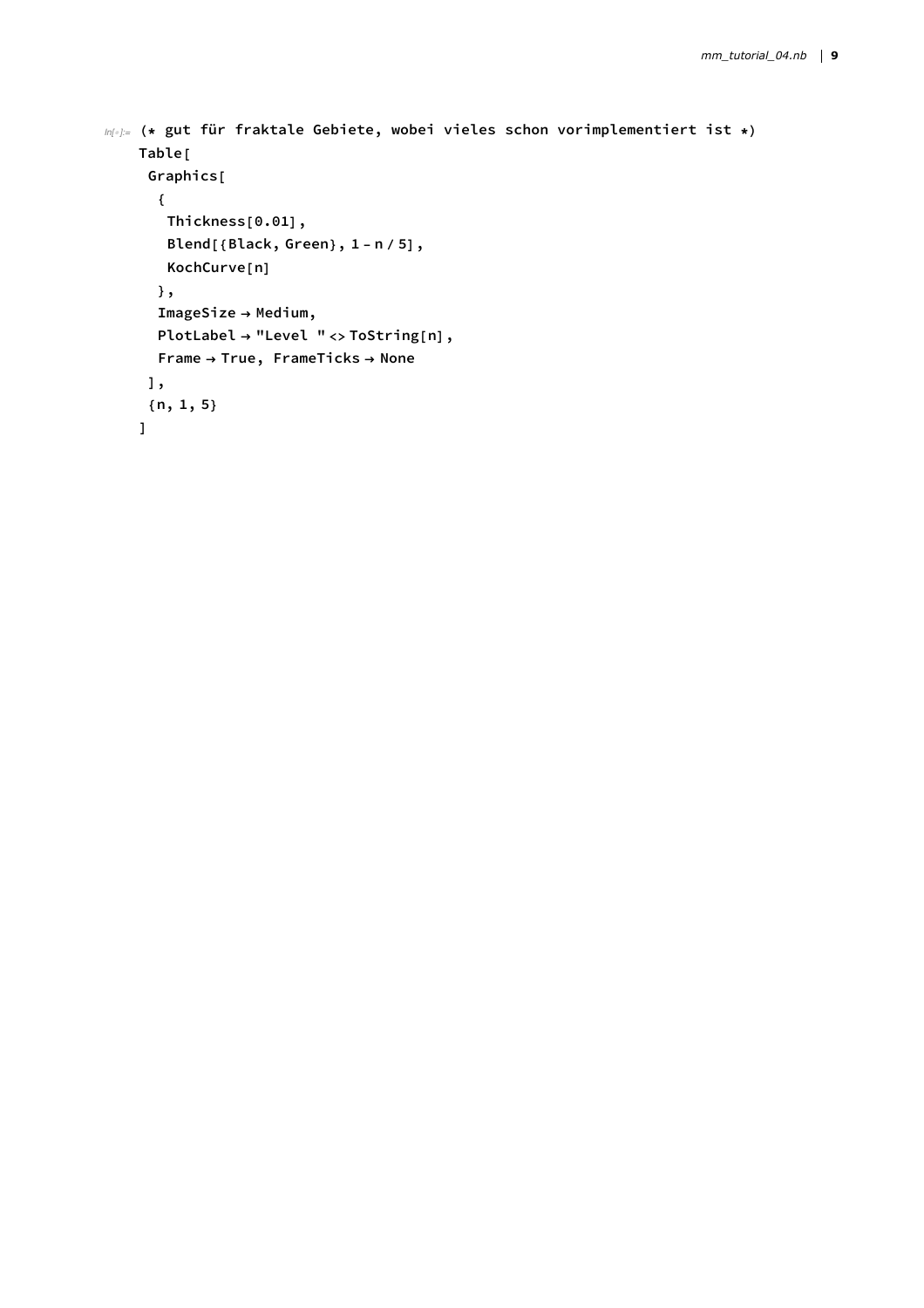

- *In[*!*]:=* **(\* Kochsche Kurve ist als Liste von Graphik-Kommandos vorhanden \*) KochCurve[2]**
- *Out[*!*]=* Line[{{0., 0.}, {0.111111, 0.}, {0.166667, 0.096225}, {0.222222, 0.}, {0.333333, 0.}, {0.388889, 0.096225}, {0.333333, 0.19245}, {0.444444, 0.19245},  ${0.5, 0.288675}, {0.555556, 0.19245}, {0.666667, 0.19245}, {0.611111, 0.096225},$  ${0.666667, 0.}$ ,  ${0.777778, 0.}$ ,  ${0.833333, 0.096225}$ ,  ${0.888889, 0.}$ ,  ${1., 0.}$ ]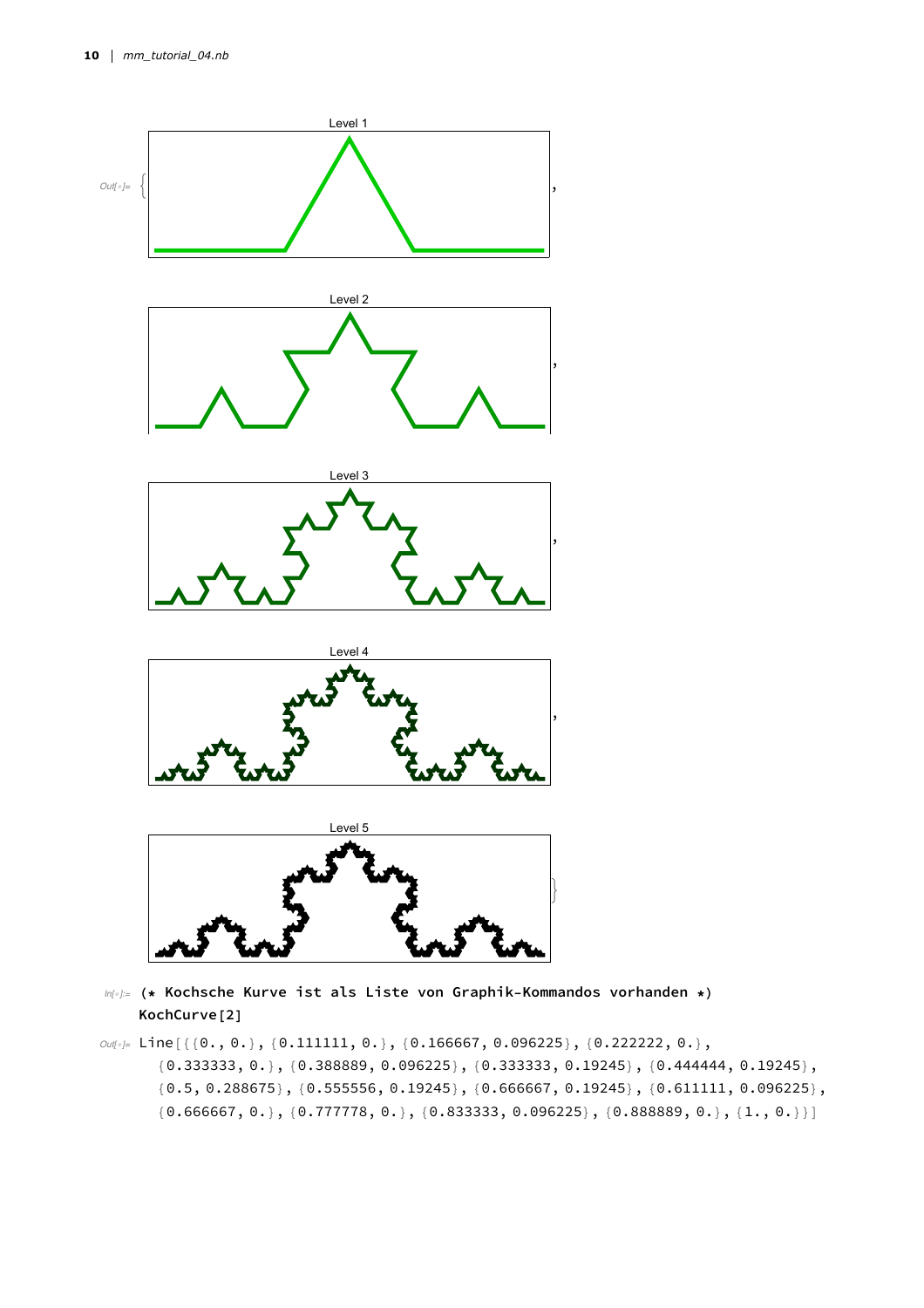#### Datenausgabe

```
In[!]:= (* Ausgabe eines Bildes in verschiedene Formate *)
    SetDirectory["~/Desktop"]
    Export["pic.pdf", pic] (* Vektorgraphik *)
    Export["pic.eps", pic] (* Vektorgraphik *)
    Export["pic.png", pic]
    Export["pic.bmp", pic]
    Export["pic.jpeg", pic]
Out[!]= /Users/Herrmann/Desktop
Out[!]= pic.pdf
Out[!]= pic.eps
Out[!]= pic.png
Out[!]= pic.bmp
Out[!]= pic.jpeg
In[!]:= (* Ausgabe von Rohdaten erfolgt auch mit Export *)
    data =
     Table[
       RandomReal[],
       {i1, 1, 10},
       {i2, 1, 5}
      ]
    Export["test.dat", data]
Out[!]= {{0.463469, 0.0990244, 0.75995, 0.695191, 0.408961},
      {0.584461, 0.928443, 0.928134, 0.0597562, 0.767859},
      {0.642311, 0.565796, 0.610376, 0.771447, 0.149527},
      {0.939592, 0.17432, 0.582963, 0.749503, 0.0157166},
      {0.715184, 0.286578, 0.975918, 0.49188, 0.365546},
      {0.463831, 0.292947, 0.693286, 0.910821, 0.513437},
      {0.510926, 0.192775, 0.596512, 0.962377, 0.45326},
      {0.402209, 0.954882, 0.118135, 0.412038, 0.628001},
      {0.219287, 0.82878, 0.204411, 0.726666, 0.889045},
      {0.834616, 0.754987, 0.434456, 0.895131, 0.554884}}
```

```
Out[!]= test.dat
```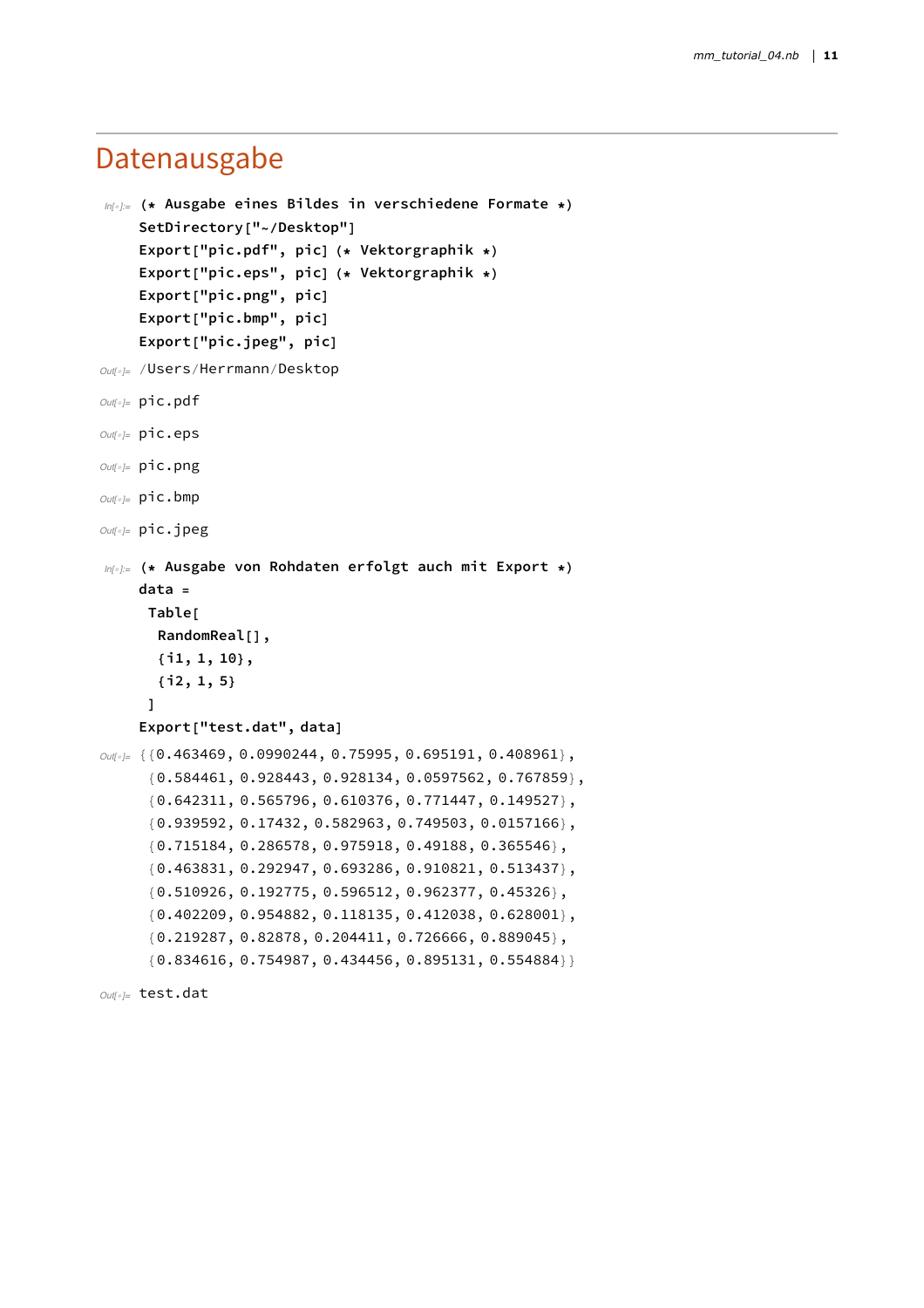### Graphiken und Plots

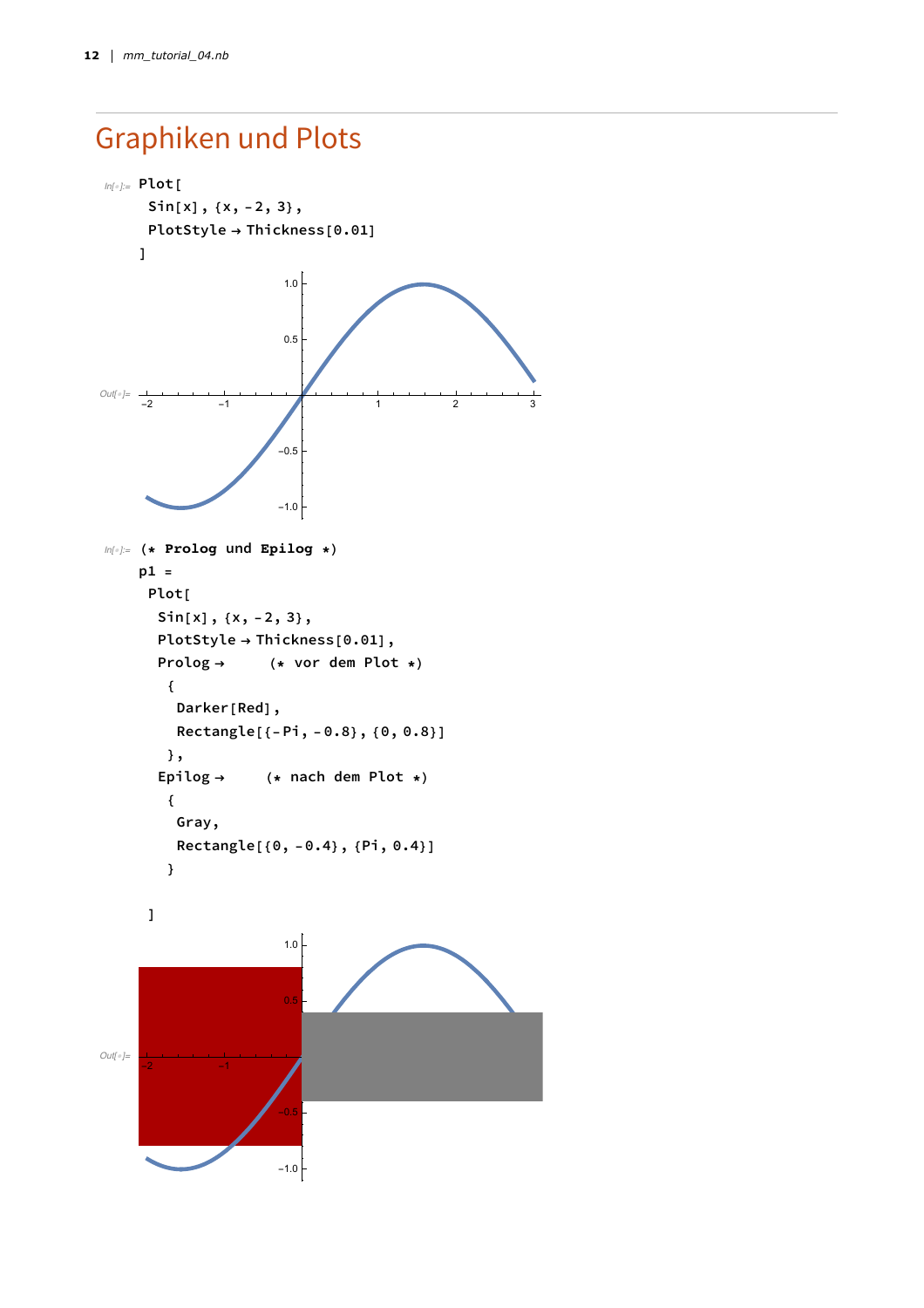```
In[!]:=
     (* oder mit Show *)
     Show[
      {
       Graphics[
        {
         Orange,
         Disk[{0, 0}, 2.5]
        }
       ],
       Plot[
        x * Sin[x],
        {x, 0, 2 Pi},
        PlotStyle → Thickness[0.01]
       ]
      }
     ]
Out[!]=
```
### Animationen

*In[*!*]:=* **(\* Idee: Film = Liste von Bildern \*)**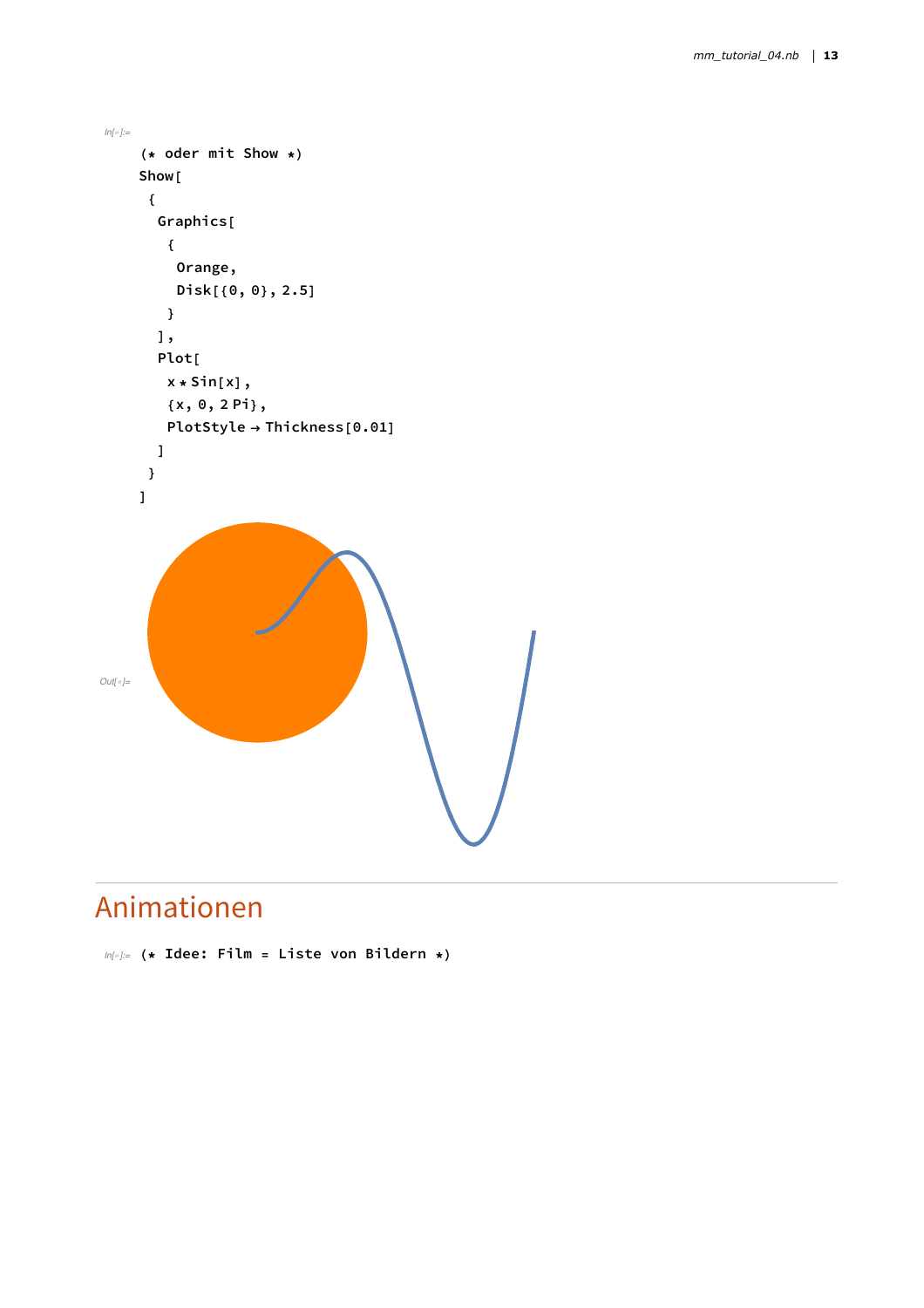```
In[!]:= (* erzeuge Liste von Bilder *)
    frames =
      Table[
       Graphics[
         {
          (* ein Kreis *)
          Gray,
          Thickness[0.01],
          Circle[{0, 0}, 1],
          (* Punkt 1 auf Kreis *)
          PointSize[.3],
          Lighter[Red],
          Point[{Cos[2 * Pi * t], Sin[2 * Pi * t]}],
          (* Punkt 2 auf Kreis *)
          PointSize[.2],
          Lighter[Orange],
          Point[{Cos[3 * Pi * t], Sin[3 * Pi * t]}],
          (* Punkt 3 auf Kreis *)
          PointSize[.1],
          Lighter[Yellow],
          Point[{Cos[-4 * Pi * t], Sin[-4 * Pi * t]}]
         },
         PlotRange → {{-1.5, 1.5}, {-1.5, 1.5}}
       ],
        {t, 0, 1, 0.01} (* Laufvariable für 101 Bilder*)
      ];
```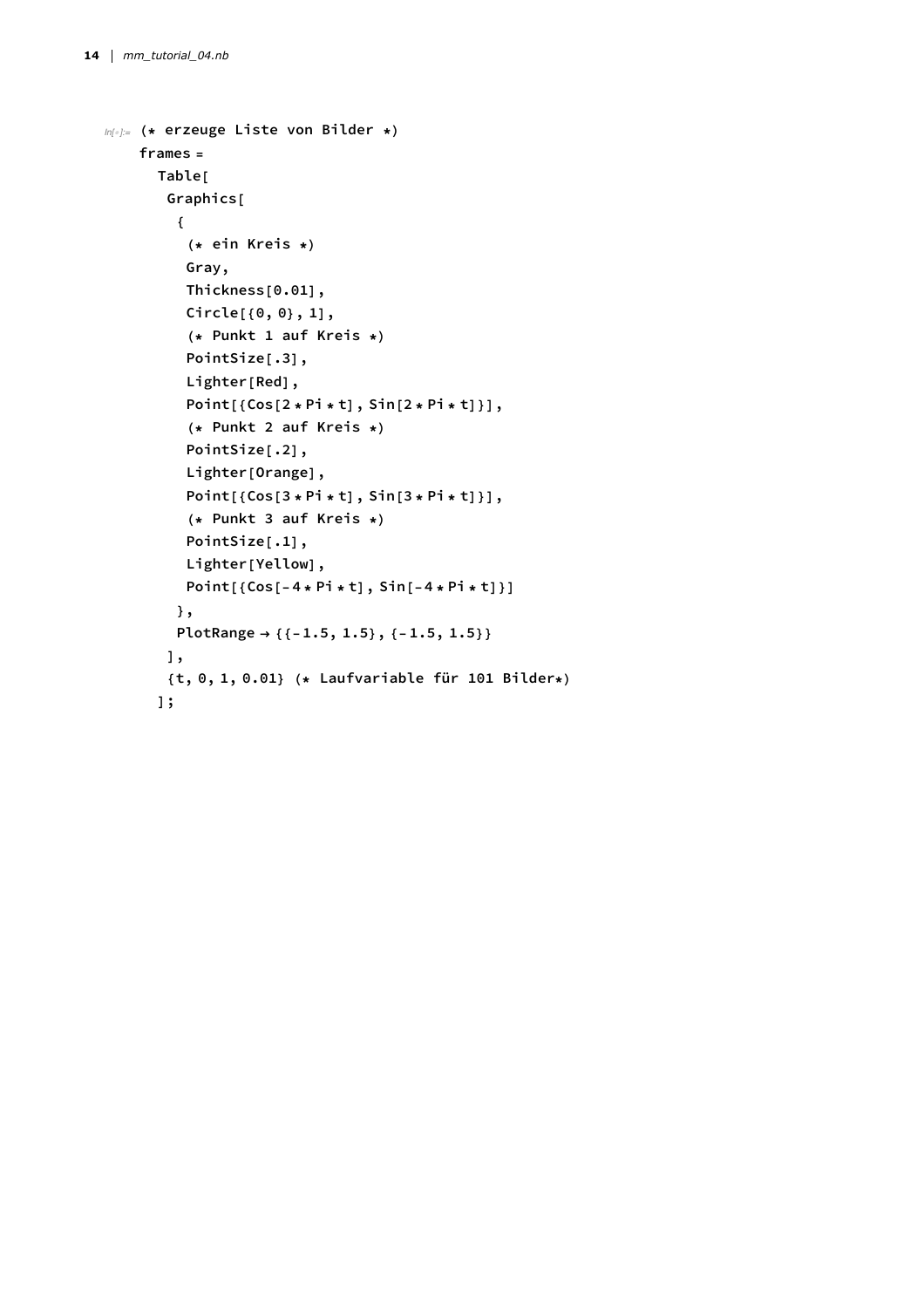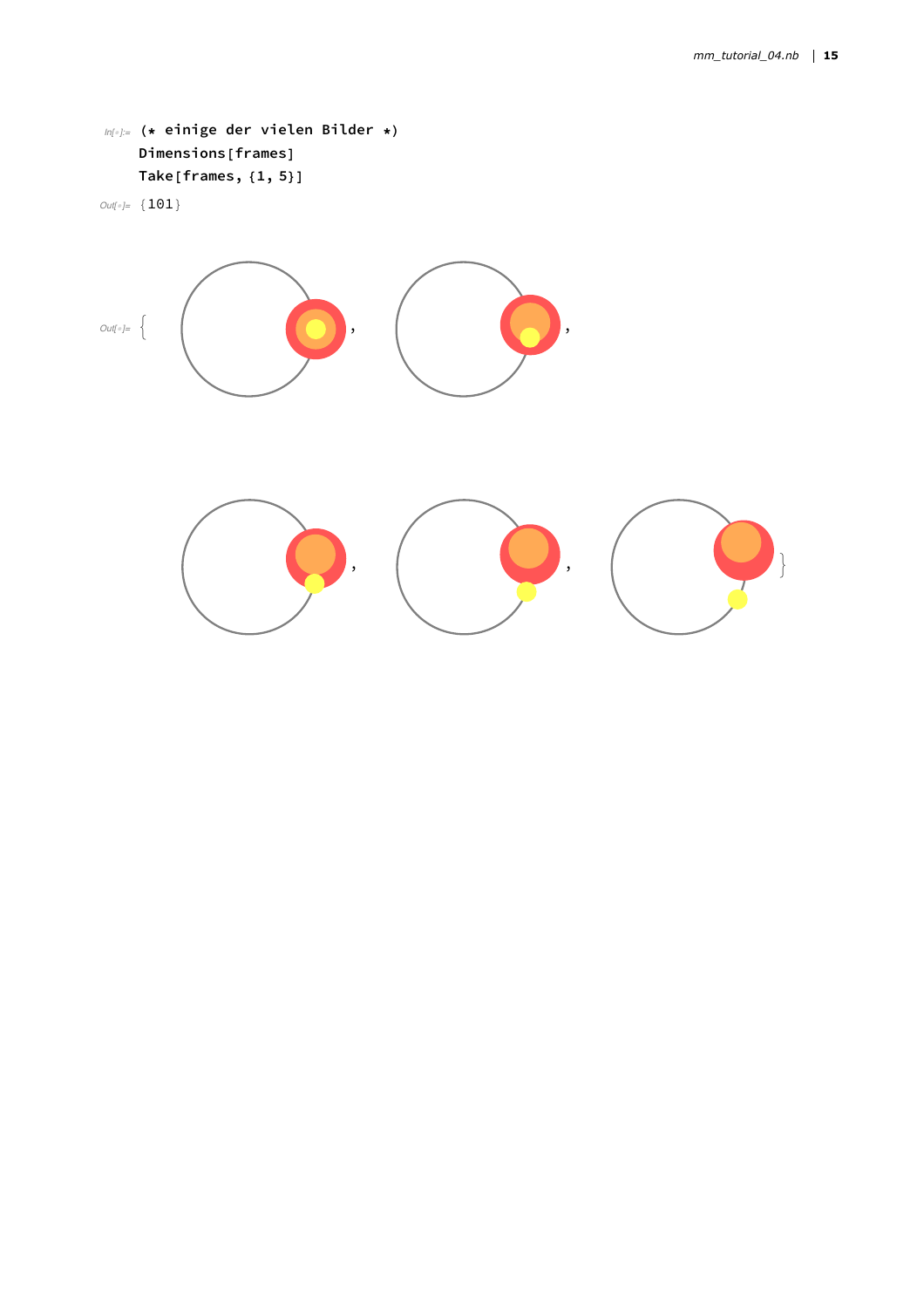

*In[*!*]:=* **(\* eine Animation ist eine Liste von Graphiken \*) ListAnimate[frames]**

*In[*!*]:=* **(\* Exportiere die Liste der Bilder (bei uns frames), jedoch nicht(!) das Ergebnis von ListAnimate \*)**

```
In[!]:= Export["spheres.avi", frames]
    Export["spheres.mov", frames]
```

```
Out[!]= spheres.avi
```
*Out[*!*]=* spheres.mov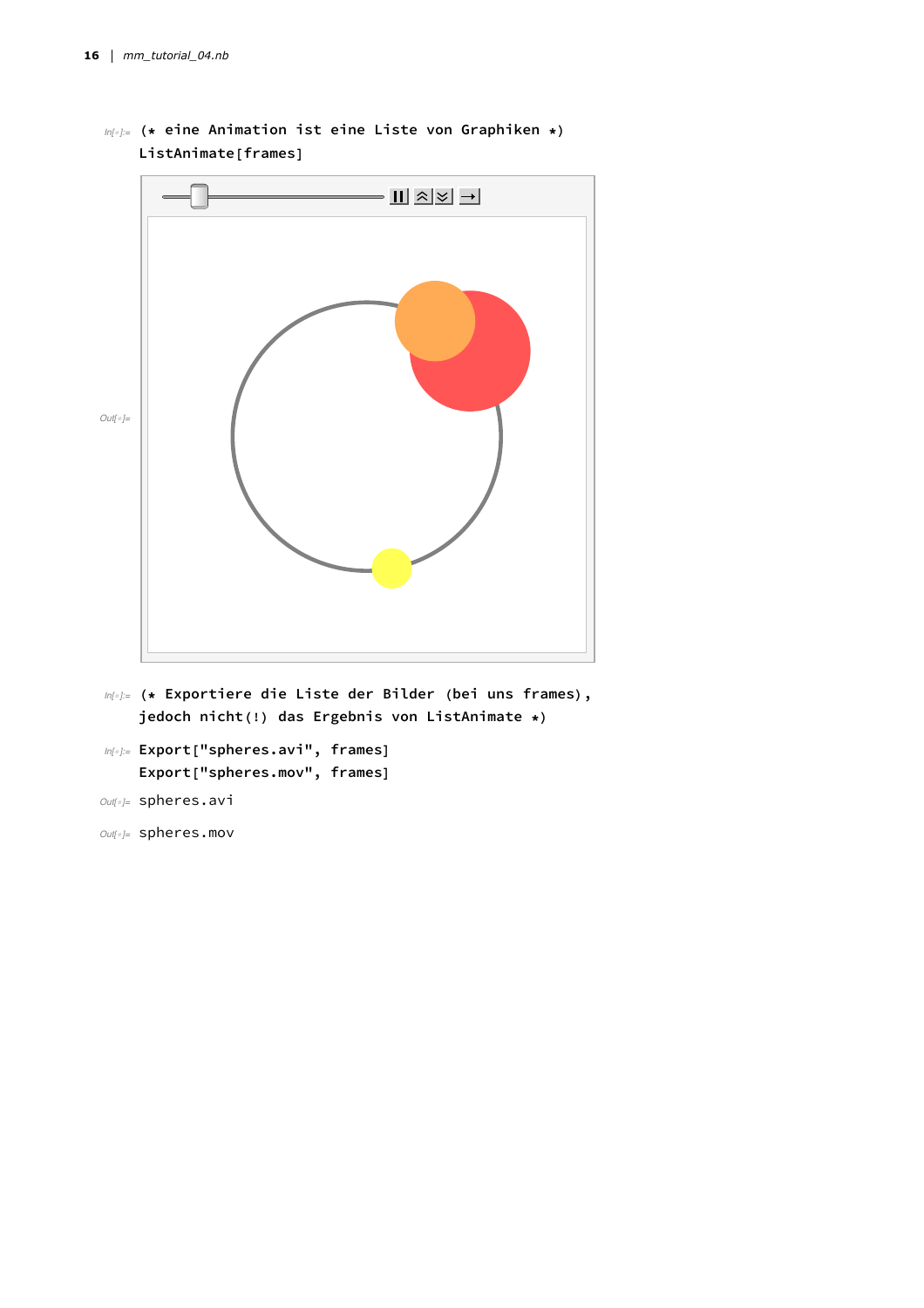### Interaktive Elemente

```
In[!]:= Manipulate[
     (* was soll manipuliert werden *)
     Plot[
      prm2 * x * Sin[x (1 + prm1 * x)], (* prm ist eine Parameter *)
      {x, 0, 6},
      PlotStyle → {
         Blend[{Black, Red}, prm1 / 1],
        Thickness[0.01]
       },
      PlotRange → {-2 Pi, 2 Pi},
      ImageSize → Large
     ],
     (* Parameter, die manipuliert werden sollen *)
     {{prm1, .2, "Parameter 1"}, 0, 1} ,
     {{prm2, 1., "Parameter 2"}, .3, 1.2}
```